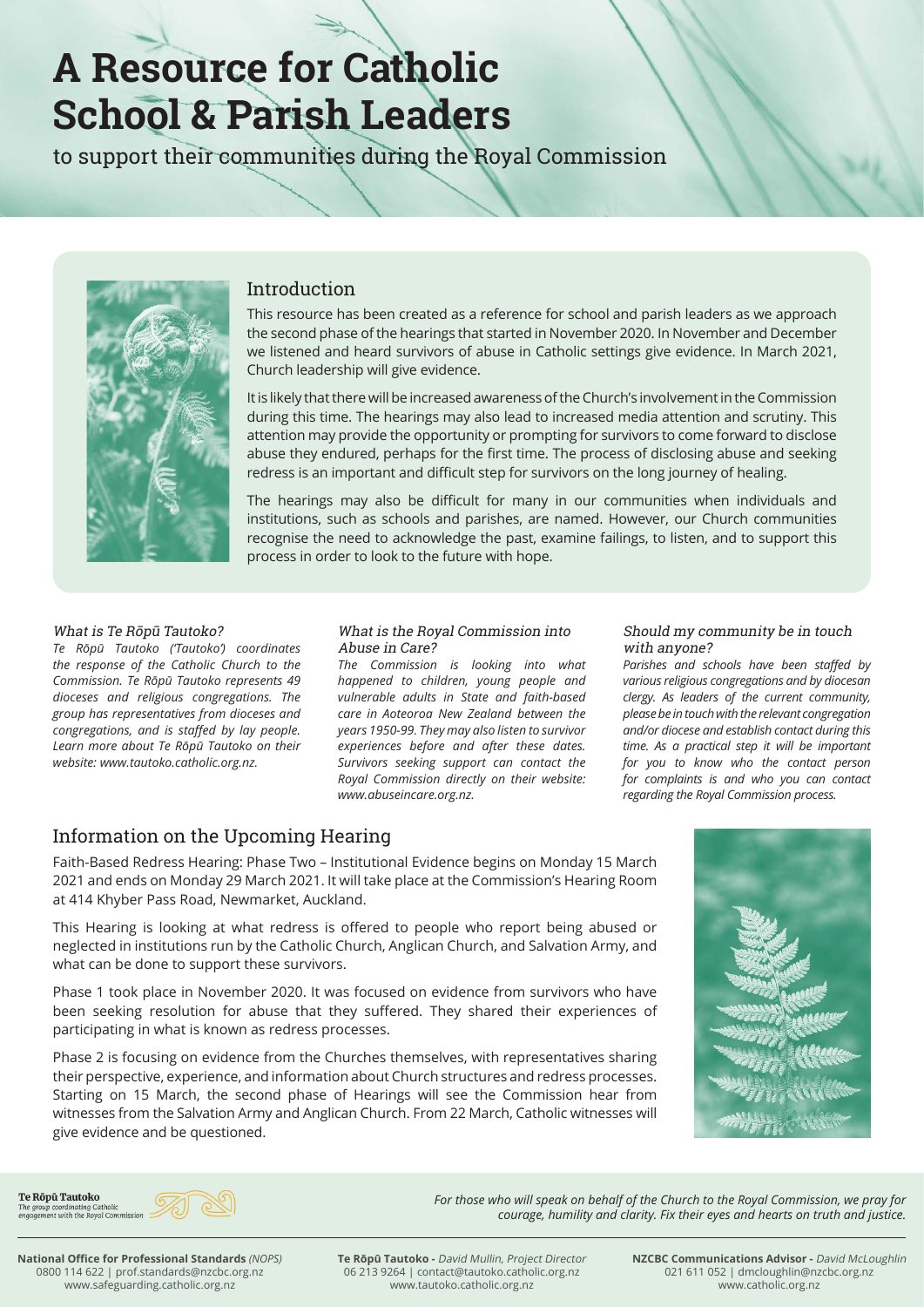## Key Principles Guiding Our Involvement with the Royal Commission

The work of Te Rōpū Tautoko and the Church's involvement in the Royal Commission process is based on the following principles:

*The Bishops and Congregational Leaders believe that every person has an innate human dignity (te tapu o te tangata), therefore:*

- E*regard all forms of abuse as unacceptable and indefensible*
- E*accept the responsibility to continue to act to stop abuse in the Church*
- E*listen to, learn from, and support survivors*
- E*act swiftly on complaints and follow them through*
- E*ensure action on accountability is followed through for those who are proven responsible for abuse*
- E*support the need for the Inquiry and actively cooperate with the Commission*
- E*commit to ensuring transparency*

The Bishops and the Congregational Leaders have stated that the way to learn lessons for today and the future is to examine, understand, acknowledge and address what has occurred. Therefore, office holders of various Church bodies, as well as priests, other religious, staff members and supporters, are likely to attend various Royal Commission hearings in the public seating areas, to listen to the experience of witnesses and learn from the experience of listening. Some will be called as witnesses from time to time.

### Key Messages

Here are some key messages for you and your community to know and to use:

- EAt this stage in the work of the Commission, Church Leaders will speak on behalf of the Church having listened to the statements of survivors.
- $\blacktriangleright$  It falls on this generation to bring to light the wrongdoings of the past and do our upmost to put the protection of all at the heart of the Church's work. This generation has the opportunity to impart the apology that needs to be communicated to survivors and their families.
- $\triangleright$  We need to be mindful that we must share truth even when it is unpalatable. We can proceed knowing that God has said "be not afraid, I go before you always…" therefore we can do what is right and just with courage and humility.
- $\blacktriangleright$  Increased publicity can be the catalyst for people to come forward. We encourage anyone who has been abused by a priest or religious to contact NOPS, for your story to be heard and your complaint to be investigated. Alternatively you may choose to go directly to the Police, and the Church will support anyone who requires assistance to do this.
- $\triangleright$  The increased attention and discussion about the Commission's work creates an opportunity for survivors to be prompted and encouraged to come forward. There are many and complex reasons why survivors don't find it easy to disclose abuse. Different things can prompt people to come forward, perhaps for disclosing the abuse suffered for the first time. By talking openly about ways for people to come forward we can enable this to happen.

**This is an important process of<br>
<b>Externing to the experiences of<br>
<b>Survivors**, acknowledging failings,<br>
supporting the justice process and<br>
looking forward to the future with hone **listening to the experiences of survivors**, acknowledging failings, supporting the justice process and looking forward to the future with hope.

- $\blacktriangleright$  While this may be a difficult time for many people this is an important process of listening to the experiences of survivors, acknowledging failings, supporting the justice process and looking forward to the future with hope.
- Our bishops and congregational leaders requested that churches and faith-based organisations be included in the Commission process in order to have this significant opportunity to acknowledge the past, listen and learn from the experiences of survivors, and participate in seeking justice.
- $\blacktriangleright$  It may be confronting to hear names of people we know and schools and parishes publicised in relation to cases of abuse. This is our community's reality. The Church participates in this process with faith in a merciful, loving God of justice and healing.

For those who disclosed the abuse they suffered but were not believed, may the Light of *Christ shine upon them, and grant them the courage to continue to share their story.*

Te Rōpū Tautoko The group coordinating Catholic<br>engagement with the Royal Commission



**National Office for Professional Standards** *(NOPS)* 0800 114 622 | prof.standards@nzcbc.org.nz www.safeguarding.catholic.org.nz

**Te Rōpū Tautoko -** David Mullin, Project Director 06 213 9264 | contact@tautoko.catholic.org.nz www.tautoko.catholic.org.nz

**NZCBC Communications Advisor -** David McLoughlin 021 611 052 | dmcloughlin@nzcbc.org.nz www.catholic.org.nz

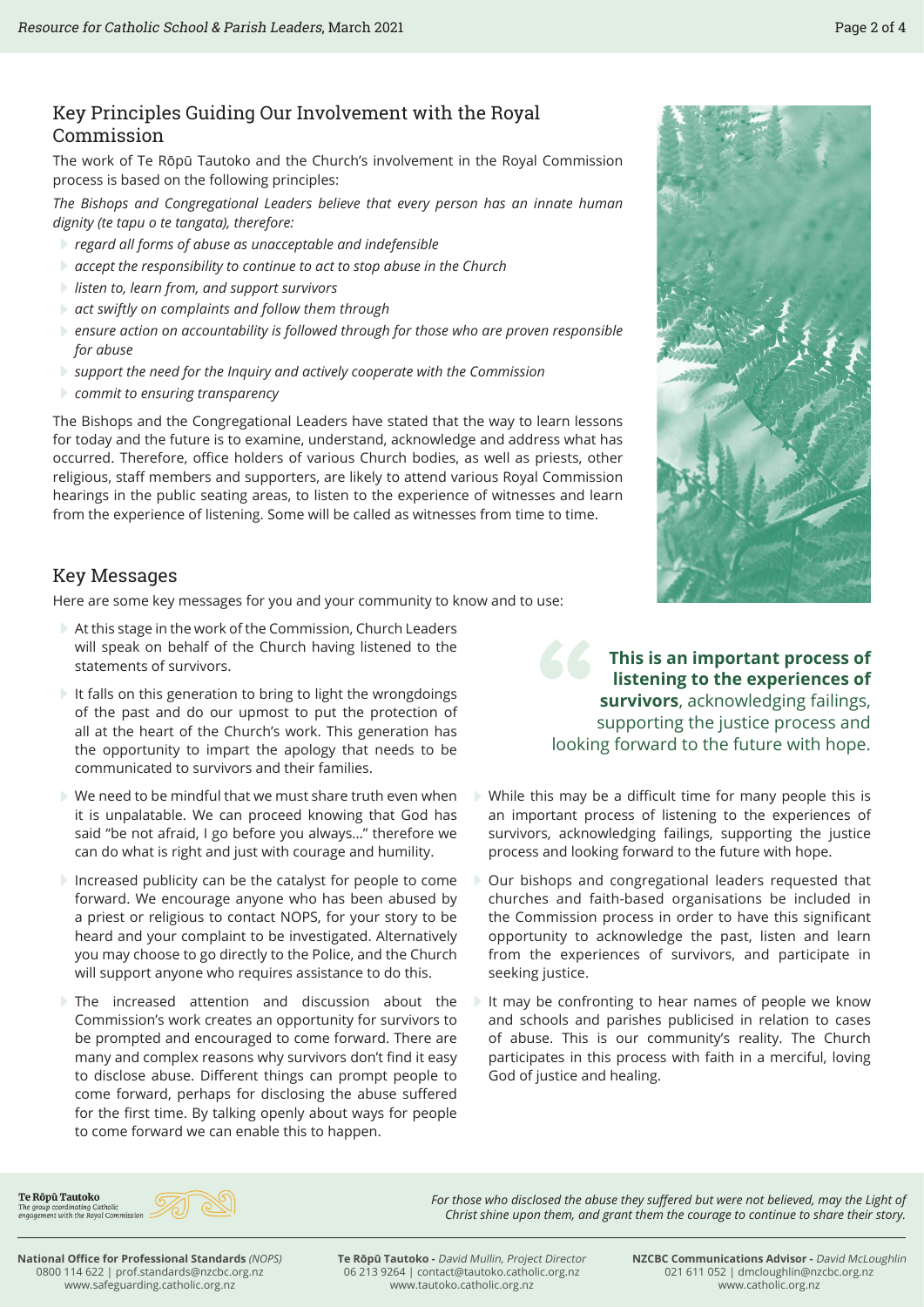## Attending the Hearings

The Faith-Based Redress Hearing is a Public Hearing, which means that members of the public can view the proceedings. This can be done in-person at the Commission's Hearing Room, or through the online livestream on the Commission's website.

It is important that the Church community hears and understands the experiences and information that are shared at these Public Hearings. Members of the Catholic Church are encouraged to attend or view online.

If you wish to attend in any official capacity, please contact Te Rōpū Tautoko who have helpful guides that will be shared with you. In particular, members of the Catholic Church need to ensure that their attendance doesn't retraumatise any survivors who are courageously attending or sharing their story.

# Newsletter Notices

You're invited to share these messages with your community over the coming weeks.

#### For the weekend of 6-7 March 2021

Please keep in your prayers at this time the work of The Royal Commission of Inquiry into Abuse in Care which continues to investigate what happened to children, young people and vulnerable adults in care. We pray for survivors for continued courage throughout their involvement in this process.

#### For the weekend of 13-14 March 2021

This week, the Royal Commission of Inquiry into Abuse in Care will hold hearings that include church leaders making statements. We pray for those who will speak on behalf of the churches, and all those involved in this important work.





#### For the weekend of 20-21 March 2021

The Royal Commission of Inquiry into Abuse in Care will hear from Catholic church leaders this week and continue to look into what happened to children, young people and vulnerable adults in care. We pray for continued courage and clarity for all those involved.

#### For the weekend of 27-28 March 2021

The Royal Commission of Inquiry into Abuse in Care will this week conclude the second phase of hearings that included church leaders making statements. We pray for the Commission and their continued work on this significant and important process in seeking truth and justice for survivors of abuse.

*Want to know more about how the Catholic Church has been involved so far, what work is being done, or how you can stay in the loop? Visit www.tautoko.catholic.org.nz for online resources and links.*

*For those who work and contribute to the Royal Commission process, we pray that they be sustained and supported through this work of truth and justice.*

Te Rōpū Tautoko The group coordinating Catholic<br>engagement with the Royal Commission



**National Office for Professional Standards** *(NOPS)* 0800 114 622 | prof.standards@nzcbc.org.nz www.safeguarding.catholic.org.nz

**Te Rōpū Tautoko -** David Mullin, Project Director 06 213 9264 | contact@tautoko.catholic.org.nz www.tautoko.catholic.org.nz

**NZCBC Communications Advisor -** David McLoughlin 021 611 052 | dmcloughlin@nzcbc.org.nz www.catholic.org.nz